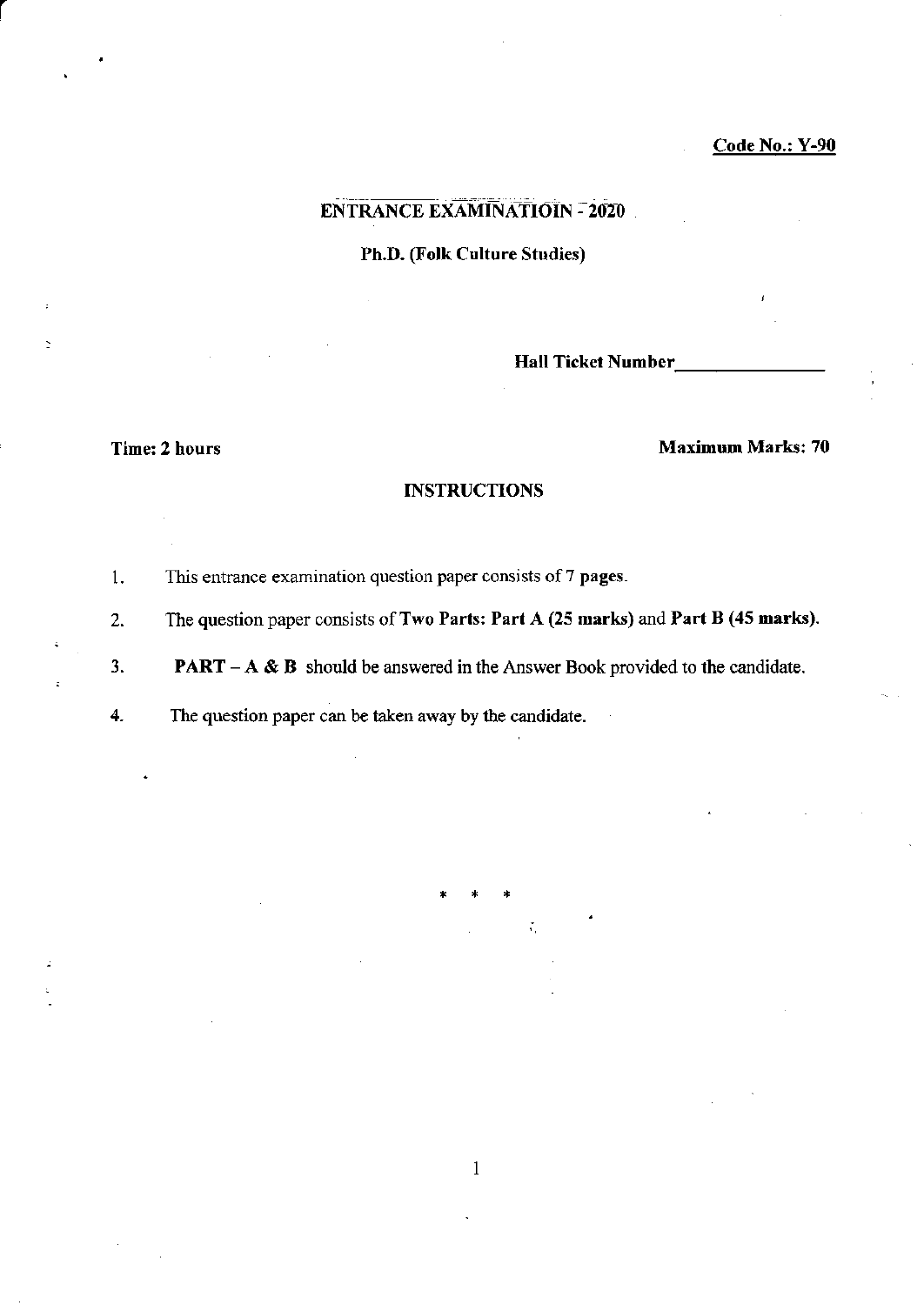$\mathbf{r}$ 

# ENTRANCE EXAMINATION - 2O2O

## Ph. D. (Folk Culture Studies)

## Hall Ticket Number

| Part A |                                                                                                                                                                                                 |                      | Marks: 25     |  |
|--------|-------------------------------------------------------------------------------------------------------------------------------------------------------------------------------------------------|----------------------|---------------|--|
| ı.     | <b>Multiple Choice (Simple Selection):</b>                                                                                                                                                      | $(10 \times 1 = 10)$ |               |  |
| 1.     | In research process, materialization of literature survey is followed by?<br>(B) Analysis of data<br>(A) Collection of data<br>(D) Triangulation of the problem<br>(C) Statement of the problem |                      |               |  |
| 2.     | The approach that is made up of atomistic, discrete and observable events<br>in research is known as<br>(A) Positivism (B) Relativism (C) Constructionism (D) Interpretivism                    |                      | )             |  |
| 3.     | Variable is<br>(A) Abstract Component<br>(B) Actual Value<br>(D) Measurable Component<br>(C) Logical Value                                                                                      | €                    | $\mathcal{Y}$ |  |
| 4.     | The term 'Nationalism' was coined by<br>(A) Johann Gottfried Herder<br>(B) Jean-Jacques Rousseau<br>(D) Thomas Jefferson<br>(C) John Lock                                                       | (                    | $\lambda$     |  |
| 5.     | The 'malady of language' is associated with<br>(B) Solar Mythology<br>(A) Myth-Ritual Theory<br>(D) Finnish Method<br>(C) Indianistic Theory                                                    | (                    | €             |  |
| 6.     | Who among the following is related to the concepts of collective unconscious and<br>archetypes?<br>(B) Ernest Jones<br>(A) Sigmund Freud<br>(D) Friedrich Nietzche<br>(C) Carl G Jung           | €                    | $\mathcal{Y}$ |  |
| 7.     | Minstrel is another term for<br>(A) Units of folk song<br>(B) Folk singer<br>(D) Formulaic expression<br>(C) Folk musical instrument                                                            | €                    | €             |  |
| 8.     | Sanskritization, a concept in socio-cultural study is given by<br>(A) A.K. Ramanujam (B) Max Weber (C) E.B.Tylor (D) M.N. Srinivas                                                              | (                    | $\lambda$     |  |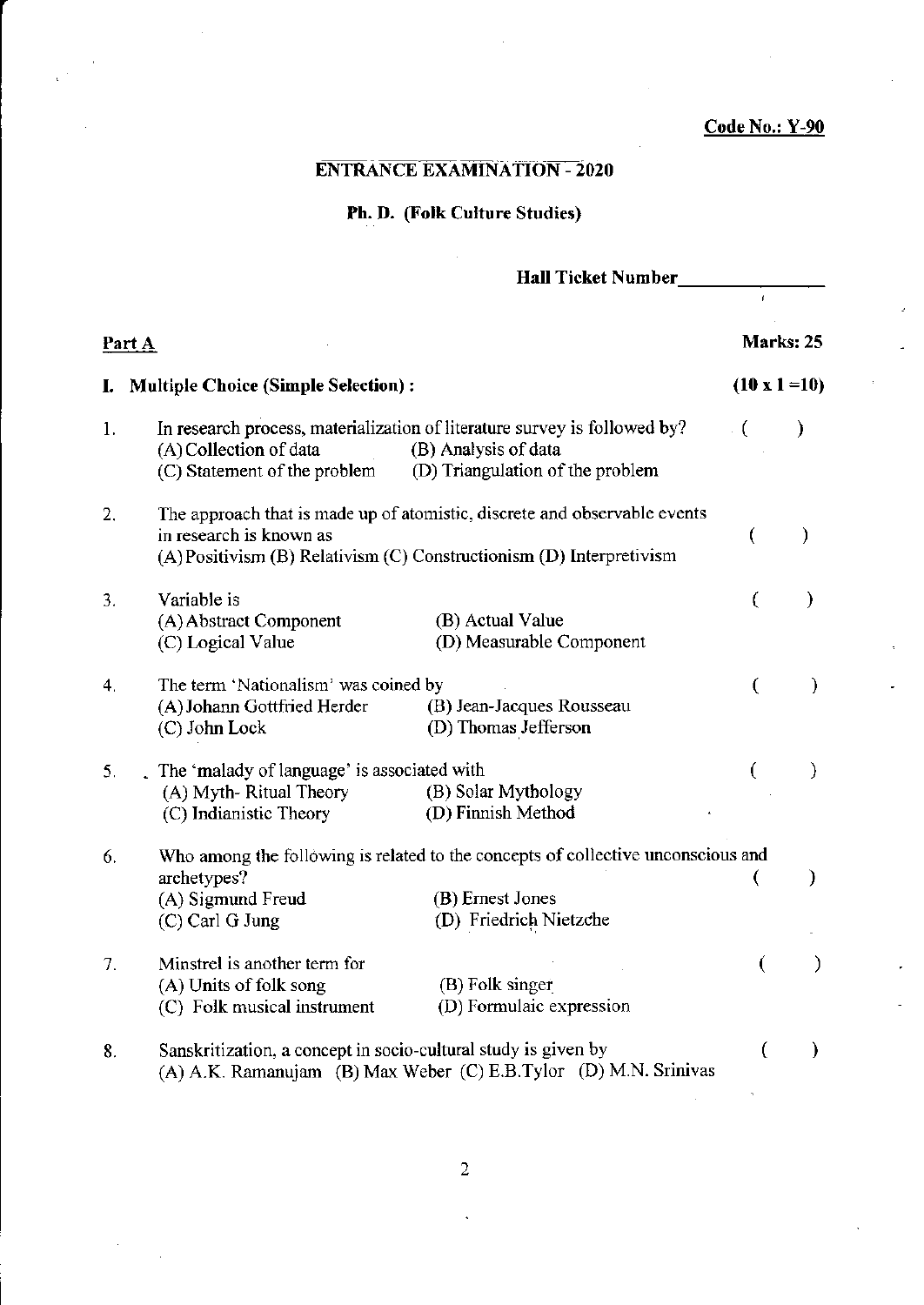9. The author who propounded the concept of "Paradigm"  $\overline{ }$ ) (A) Peter Haggett (B) Von Thunen (C) Thomas Kuhn (D) John K. Wright 10. Kummi, a circular collective dance of women, belong to ( ) (A)Tamil Nadu (B) Kenla (C) Uttar Pradesh (D) Maharastra

#### II. Multiple Choice (Complex selection) :  $(10 \times 1 = 10)$

()

 $\epsilon$ 

 $\left($ 

 $\lambda$ 

 $\mathcal{E}$ 

 $4$  -90  $\,$ 

 $\mathcal{F}$ 

1. A shepherd had 17 sheep. All but 9 died, how many live sheep were left and how many died?

- (i) 9 Died
- (ii) 9 Alive
- (iii) 8 Died
- (iv) 8 Alive
- (v) All died

#### Code:

 $(A)(i)$ ,  $(ii)$  and  $(v)$  $(B)$  (ii), and (iii)  $(C)$  (i), and (iv)

 $(D)(i)$ ,  $(iii)$ , and  $(iv)$ 

2. What indicates quality of a research

- (i) Reliability of the data<br>(ii) Reflexivity of data
- Reflexivity of data
- (iii) Validity of the data
- (iv) Size of data

# Code:<br>(A)

- (A) (i) and (iii)<br>(B) (ii) and (iii)
- $(ii)$  and  $(iii)$
- $(C)$  (iii) and (iv)
- (D) (i) and (iii)

3. The study of Onomastics constitute

- (i) Toponymy
- (ii) Homonomy
- (iii) Polynomy
- (iv) Anthoponomy

#### Code

- $(A)$  (i) and (ii)
- $(B)$  (ii) and (iv)
- $(C)$  (iii) and (iv)
- (D) (i) and (iv)

 $\zeta$  :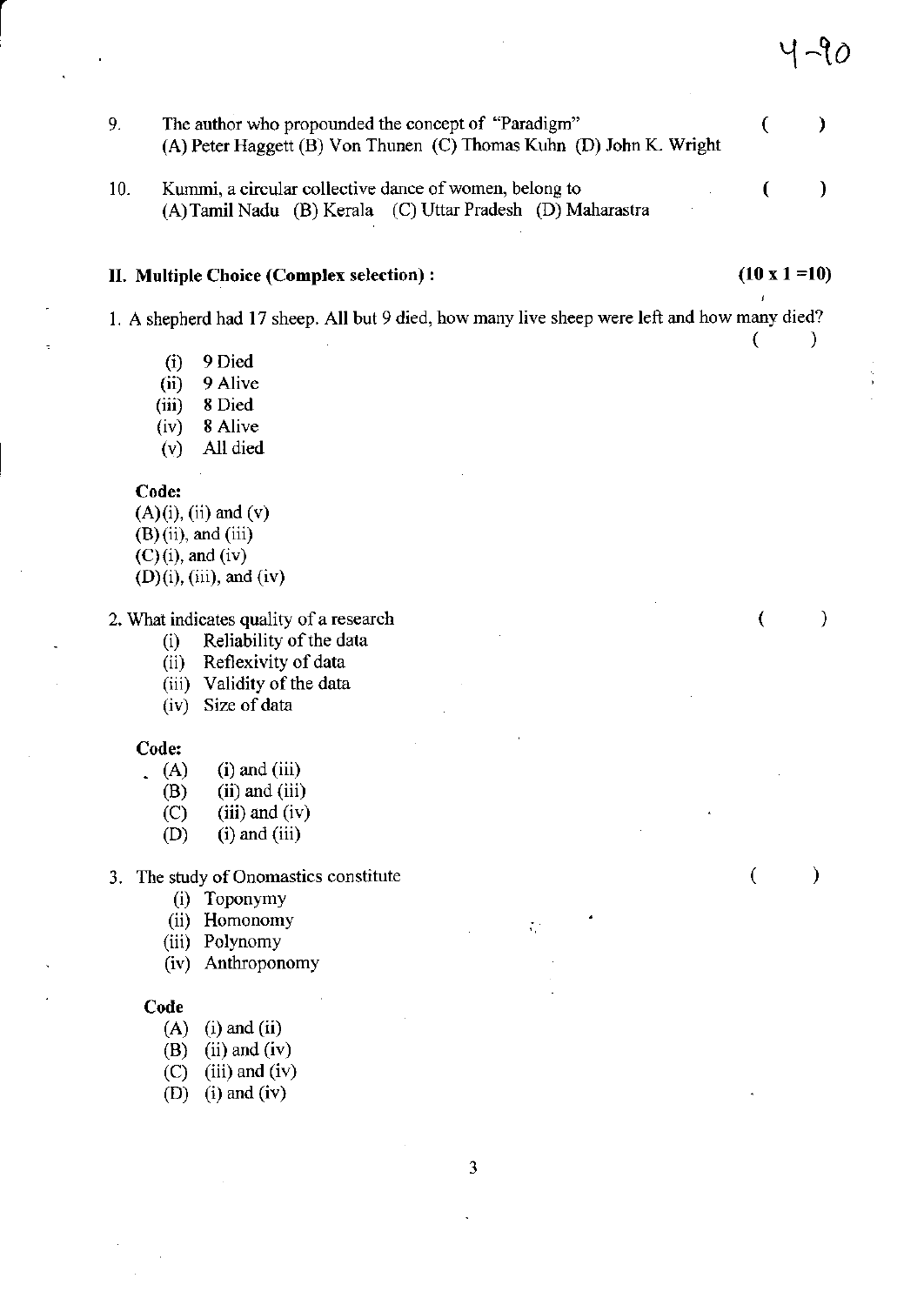- 4. Semantics focuses on the relation between (
	- (i) Signifier and Signified<br>(ii) Sign and Symbol
	-
	- (ii) Sign and Symbol<br>(iii) Signifier and Formulation
	- (iv) Sign and Denotation

- Code:  $(A)$  (i) and (iv)
	- $(B)$  (ii) and (iii)
	- $(C)$  (iii) and (iv)
	- $(D)$  (i) and (iii)

5. Raslila is a folk dance whose content is ascribed to two of the following texts (

 $4 - 40$ 

 $\mathcal{L}$ 

 $\mathcal{E}$ 

€

 $\lambda$ 

 $\mathcal{E}$ 

- (i) Varaha Purana
- (ii) Bhagavata Purana<br>(iii) Geeta Gobinda
- Geeta Gobinda
- (iv) Padma Purana

- **Code:**<br>(A) (i) and (ii)<br>(B) (ii) and (iii)
	- $(ii)$  and  $(iii)$
	- $(C)$  (i) and (iii)
	- (D) (ii) and (iv)

6. The characteristics of Folklore are

- 
- (i) Oracy<br>
(ii) Multiple existence<br>
(iii) Context free
- Context free
- (iv) Authorial

#### Code:

- . (A) (i) and (iv)
	- $(B)$  (ii) and (iii)
	- $(C)$  (i) and (ii)
	- (D) (iii) and (iv)

7. Material Culture in Folklore is related to

- $(i)$  Folk Art
- (ii) Folk Legends<br>(iii) Folk Ballads
- Folk Ballads
- (iu) Folk Architecture

#### Code:

- $(A)$  (i) and (iii)
- $(B)$  (i) and  $(iv)$

÷.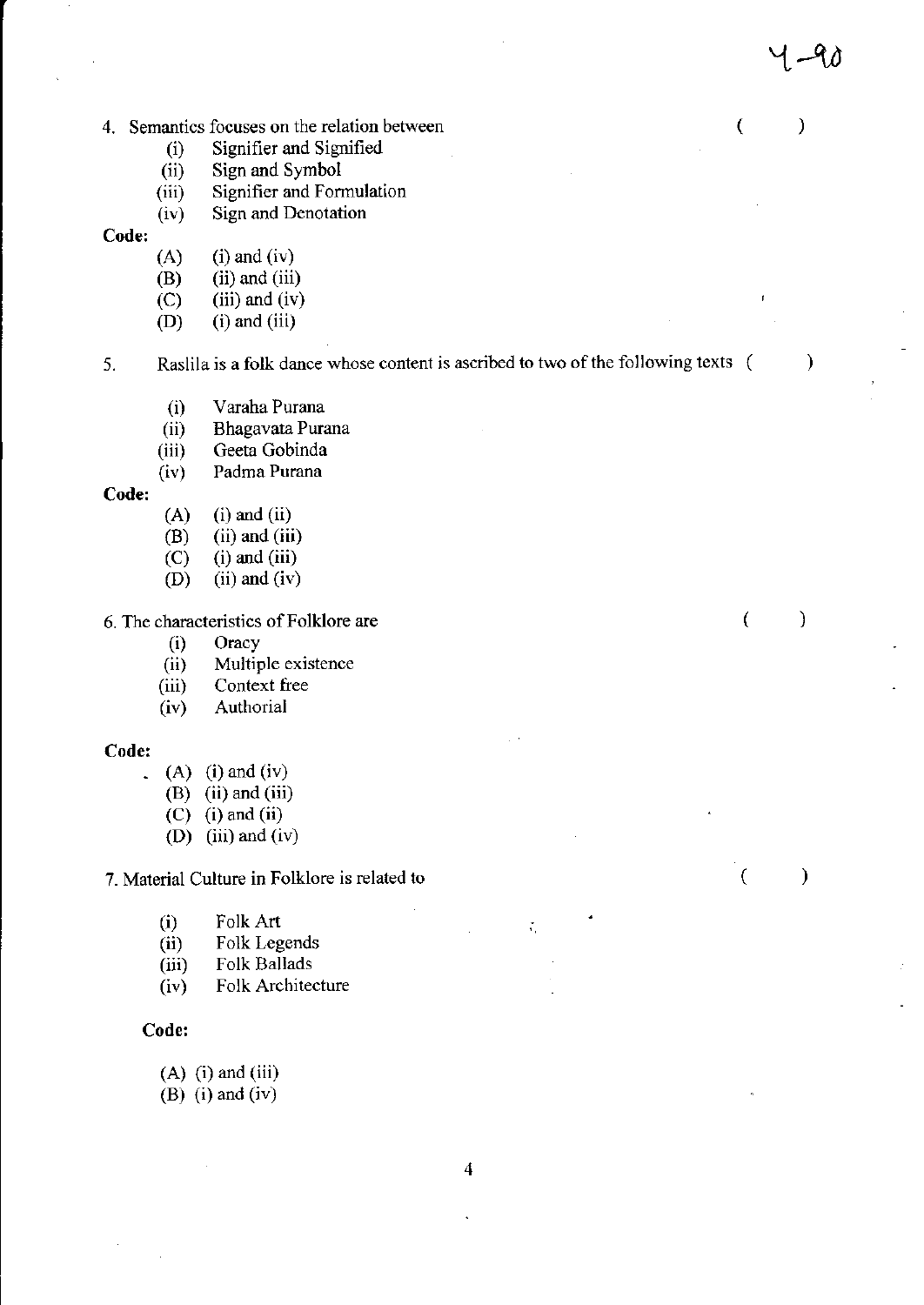- $(C)$  (ii) and (iii)
- (D) (ii) and (iv)

8. The two Primary research methods employed in Ethnographic Study are  $\left($  $\mathcal{E}$ 

 $4-90$ 

 $\mathcal{E}$ 

 $\overline{(\ }$ 

 $\mathcal{E}$ 

 $\left($ 

- (i) Observation method<br>(ii) Survey method
- (ii) Survey method<br>(iii) Paticipant Obse
- Paticipant Observation method
- $(iv)$  Case Study method

#### Code:

- $(A)$  (i) and (iv)
- $(B)$  (ii) and (iii)
- $(C)$  (iii) and (iv)
- $(D)$  (i) and (iii)

# 9. Artefact and Mentifact are related to<br>(i) Material Culture

- (i) Material Culture<br>(ii) Folk Culture
- Folk Culture
- (iii) Seri culture
- (iv) Aqua Culture

### Code:

- $(A)$  (iii) and (iv)
- $(B)$  (ii) and (iii)
- (C) (i) and  $(iii)$
- $(D)$  (i) and (ii)

10. Scholars who contributed to Myth Ritual theory:

| (i) | Victor Turner |
|-----|---------------|
|     |               |

- 
- (ii) E.B. Tylor<br>(iii) Frank J. Ko Frank J. Korom

(iv) James Frazer<br>Code:

| Code: |                   |  |
|-------|-------------------|--|
| (A)   | $(i)$ and $(iv)$  |  |
| (B)   | $(ii)$ and $(iv)$ |  |
| (C)   | $(i)$ and $(iv)$  |  |

 $(D)$  (iii) and (iv)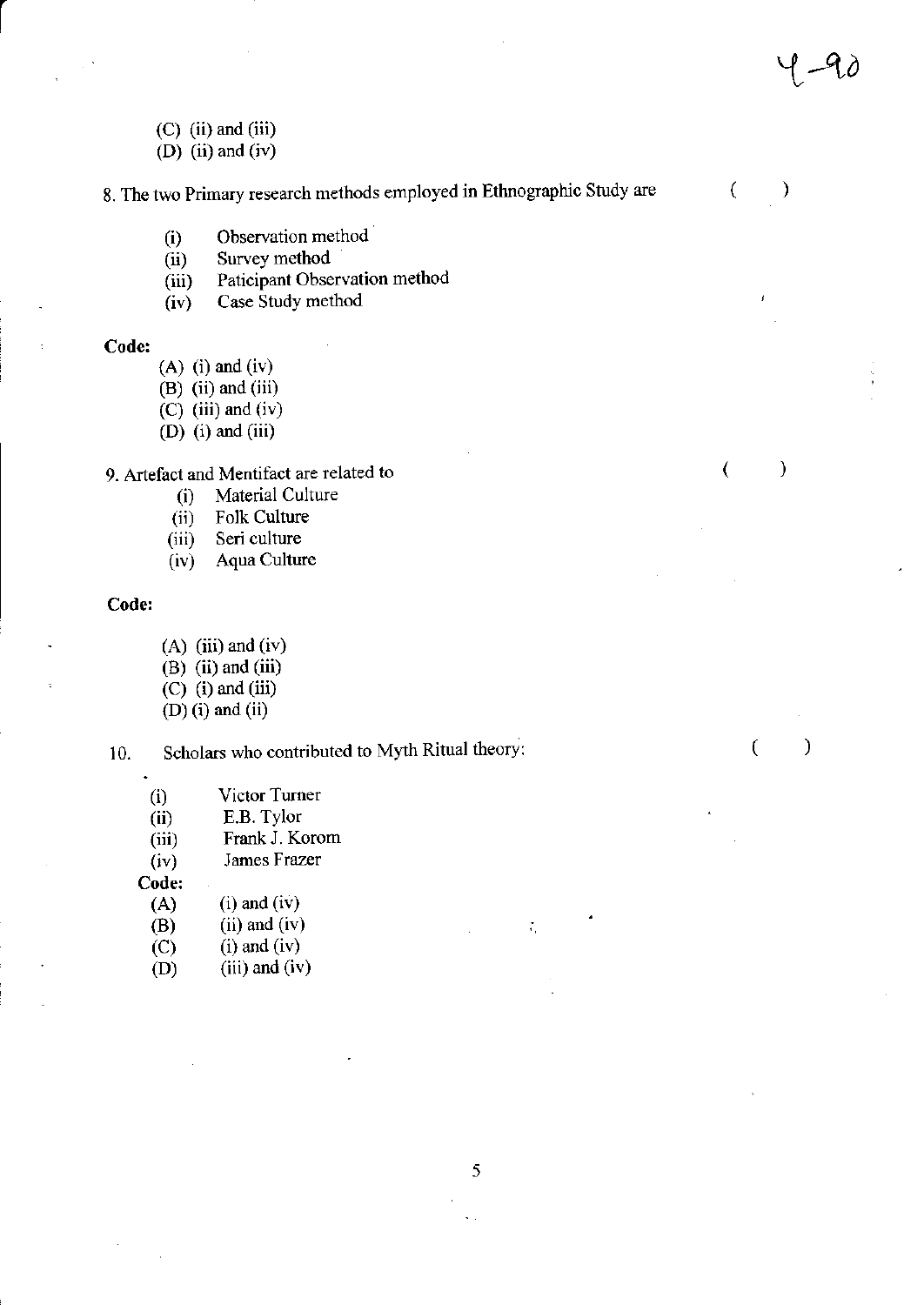#### III. Match the following:

# $(1 \times 5 = 5)$

ċ

# List-I

# List-II

| I) Field notes          | A. Nonnumeric information              |                 |  |
|-------------------------|----------------------------------------|-----------------|--|
| II) Hypothesis          | B. From the general to the particular  | $\cdot$ ( )     |  |
| III) Qualitative data   | C. Record of unstructured observations | $($ , $)$       |  |
| IV) Deductive reasoning | D. A predicted statement               | $($ $\cdot$ $)$ |  |
| v) Variability          | E. Oral composition                    |                 |  |

\*\*\*\*\*

 $\ddot{\phantom{0}}$ 

 $\frac{1}{2}$ 

 $\frac{1}{\lambda_1}$